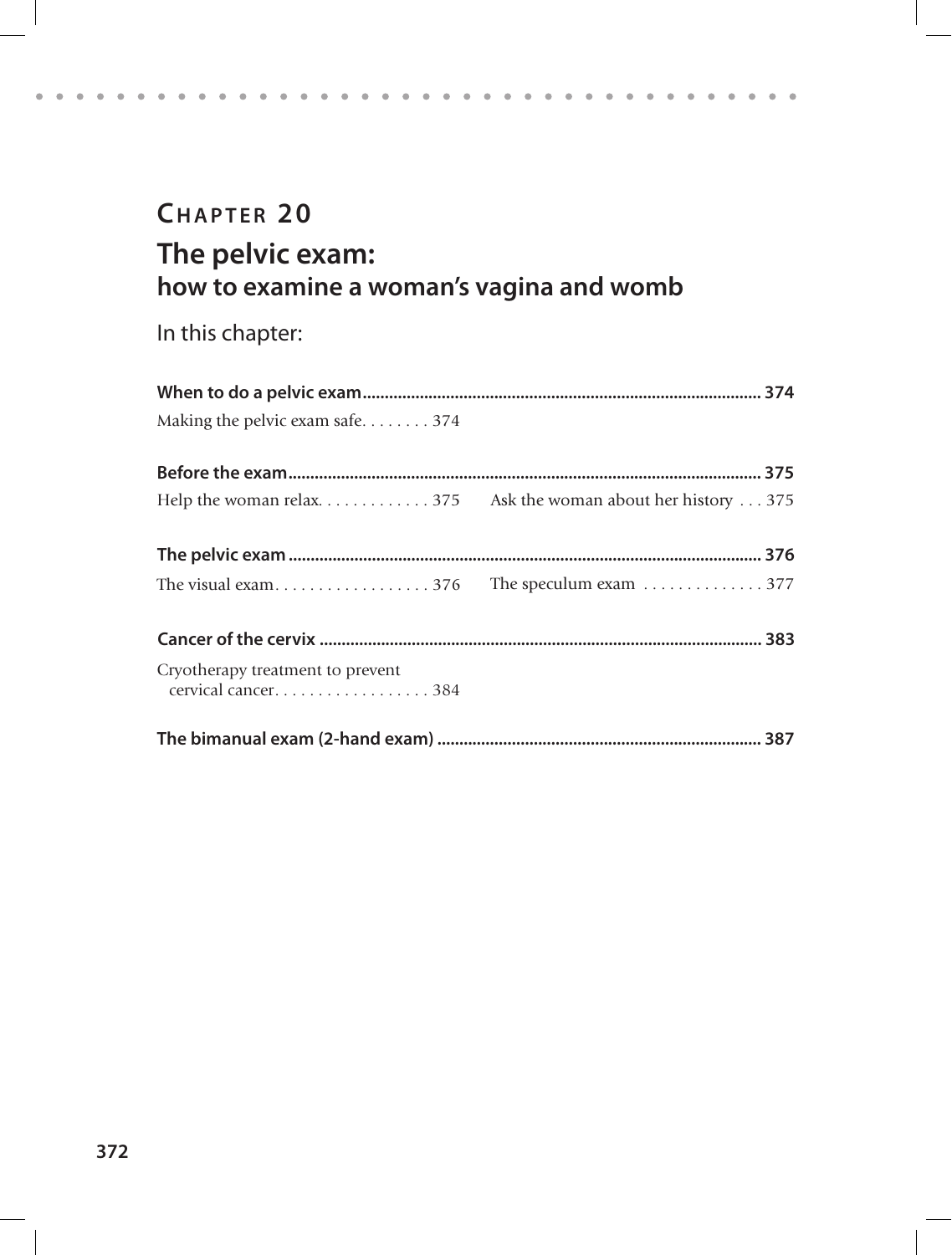# The pelvic exam: how to examine a woman's vagina and womb



A pelvic exam is a way to learn what is happening inside a woman's vagina and womb.

Doing a pelvic exam can help you learn:

- if a woman is pregnant, and how many weeks she has been pregnant.
- if she has an infection in her womb or vagina.
- if she might have cancer of the cervix or womb.

You also must do a pelvic exam to insert an intrauterine

device (see Chapter 21) or to do manual vacuum aspiration (see Chapter 23).

This exam is not difficult to learn, and with practice, most people can do it.

A different exam can tell you if a woman's cervix is opening during labor. This chapter does not explain how to do that exam. See page 339 to learn how.

*Note:* In some places, pelvic exams are done only by doctors not midwives. But do not be afraid to try. With training and practice, midwives can learn this and other new skills. A midwife who learns to do pelvic exams can help women stay healthy throughout their whole lives, not just when they are pregnant or giving birth.

### **There are 3 parts of the pelvic exam**

- **1.** The **visual exam** is a way to look for any signs of infection on the outside of the woman's genitals (page 376).
- **2.** The **speculum exam** is a way to see inside the woman's vagina and to test the health of her cervix. You use a tool called a speculum to do the speculum exam (page 377).
- **3.** The **bimanual exam** (2-hand exam) is a way to check the health of a woman's womb and ovaries or to check the size of the womb in pregnancy. To do a bimanual exam, you feel the womb with the fingers of one hand inside a woman's vagina and the other hand on her belly at the same time (page 387).

You do not always need to do all 3 parts of this exam.

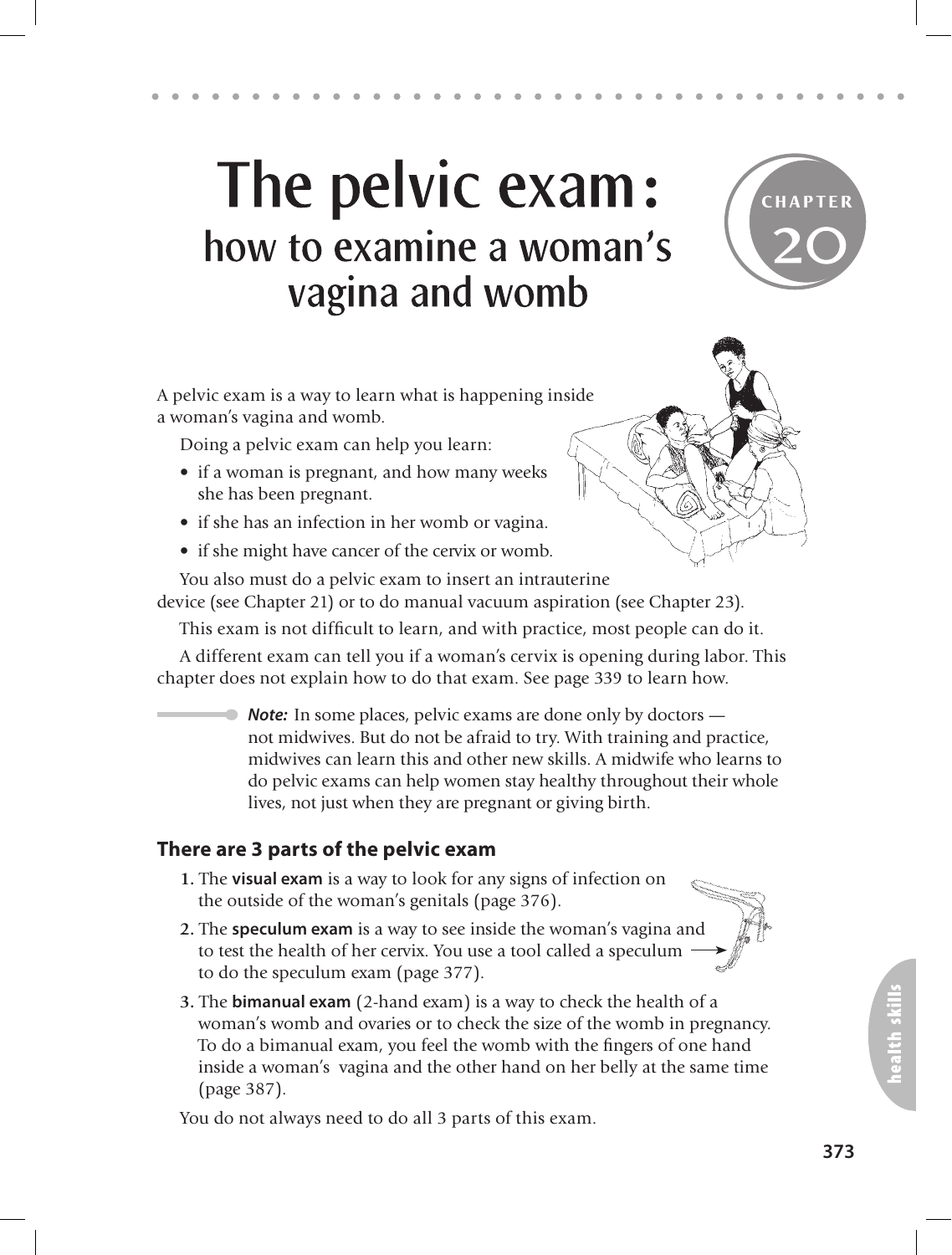# When to do a pelvic exam

It is safe and useful to do a pelvic exam when:

- the woman wants to know about the health of her cervix, womb, and ovaries. You should certainly do this exam if the woman has signs of infection or cancer. But women can have infections or cancer in the cervix or womb and have no signs. So if possible, women should have this exam every few years — even if they have no signs of problems.
- the woman is pregnant and you need to know how long she has been pregnant.
- the woman wants an IUD (see Chapter 21).
- the woman is having problems after a miscarriage or abortion (see Chapter 22), and needs an MVA (see Chapter 23).



#### *WARNING!* **It is not safe to do a pelvic exam when:**

- the woman is in labor. It is not necessary to do a visual exam, a speculum exam, or a bimanual exam when a woman is in labor. If you must check her cervix to see if it is opening, see page 339.
- the woman has broken waters. If the woman is pregnant and her waters are broken, this exam can spread an infection into her womb.
- the woman is in late pregnancy and is bleeding from the vagina. If the woman is bleeding from the vagina in late pregnancy, she may have placenta previa (see page 112). Do not do a pelvic exam — or you could make the bleeding worse.
- the woman gave birth in the last few weeks.

# **Making the pelvic exam safe**

The pelvic exam is usually safe, but it can have risks. When you do a pelvic exam, you must be sure not to put any germs into the woman's vagina. When you do a pelvic exam:



- always wash your hands well, before and after the exam (see page 53).
- always wear very clean or sterile plastic gloves (see page 54).
- always use clean tools.

If you cannot wash your hands or wear gloves, it is not safe to do the exam.

There may be other ways to get information about a woman's health if you cannot make a pelvic exam safe, or you do not know how to do a pelvic exam, or the woman does not want a pelvic exam.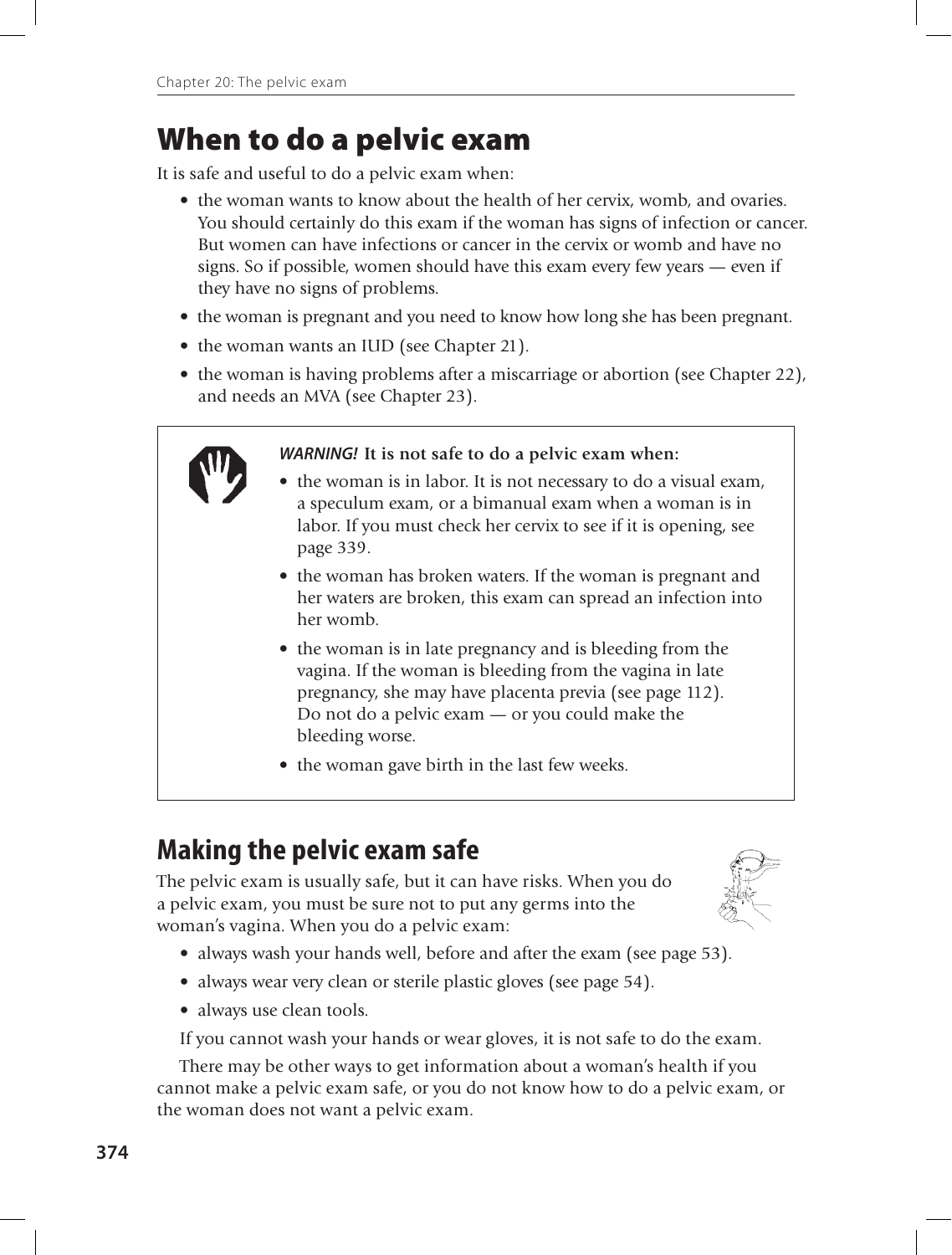For example, to find out if a woman has an infection in her womb, start by asking her if she has any signs of infection (see page 325) and by taking her temperature. You can also try pressing on her belly, just above her pubic bone. If she has a womb infection, this will be very painful. These are safe ways to find infection because you do not have to put your fingers into a woman's vagina to do them.

# Before the exam

### **Help the woman relax**

The pelvic exam is easier and more comfortable when the woman is relaxed and not afraid.

Explain what you are doing and why you are doing it. Remind the woman to take deep breaths and to let her body relax. Go slowly, and stop if you are hurting her. If the woman is healthy, the exam should not hurt. Pain can be a sign of infection or a sign that you need to be more gentle.

#### **Fear**

Some women are afraid to have pelvic exams, such as women who have never had pelvic exams, and women who have had exams that were painful.

Women who have been abused sexually or physically may have an especially difficult time having pelvic exams. These women have been touched when and where they did not want to be touched. With all women, and especially with women who have been abused, ask before you touch.



### **Shame**

Pelvic exams are the examination of genitals and vaginas. Many women are embarrassed or ashamed of these parts of their bodies. They may not want to talk about them, look at them, or let other people look at or touch them.

You can show by the way you do a pelvic exam that these parts of the body are normal, and so is talking about them. Encourage questions. You may not be able to take away someones's feelings of shame, but you can help reduce them.

### **Ask the woman about her history**

Before you do a pelvic exam, ask the woman when she had her last monthly bleeding, if she is pregnant, and if she has any signs of infection in her vagina or womb. Chapter 7 suggests other questions you can ask a woman about her health history.

Also, explain to the woman what you are going to do during the pelvic exam and answer any of her questions about it.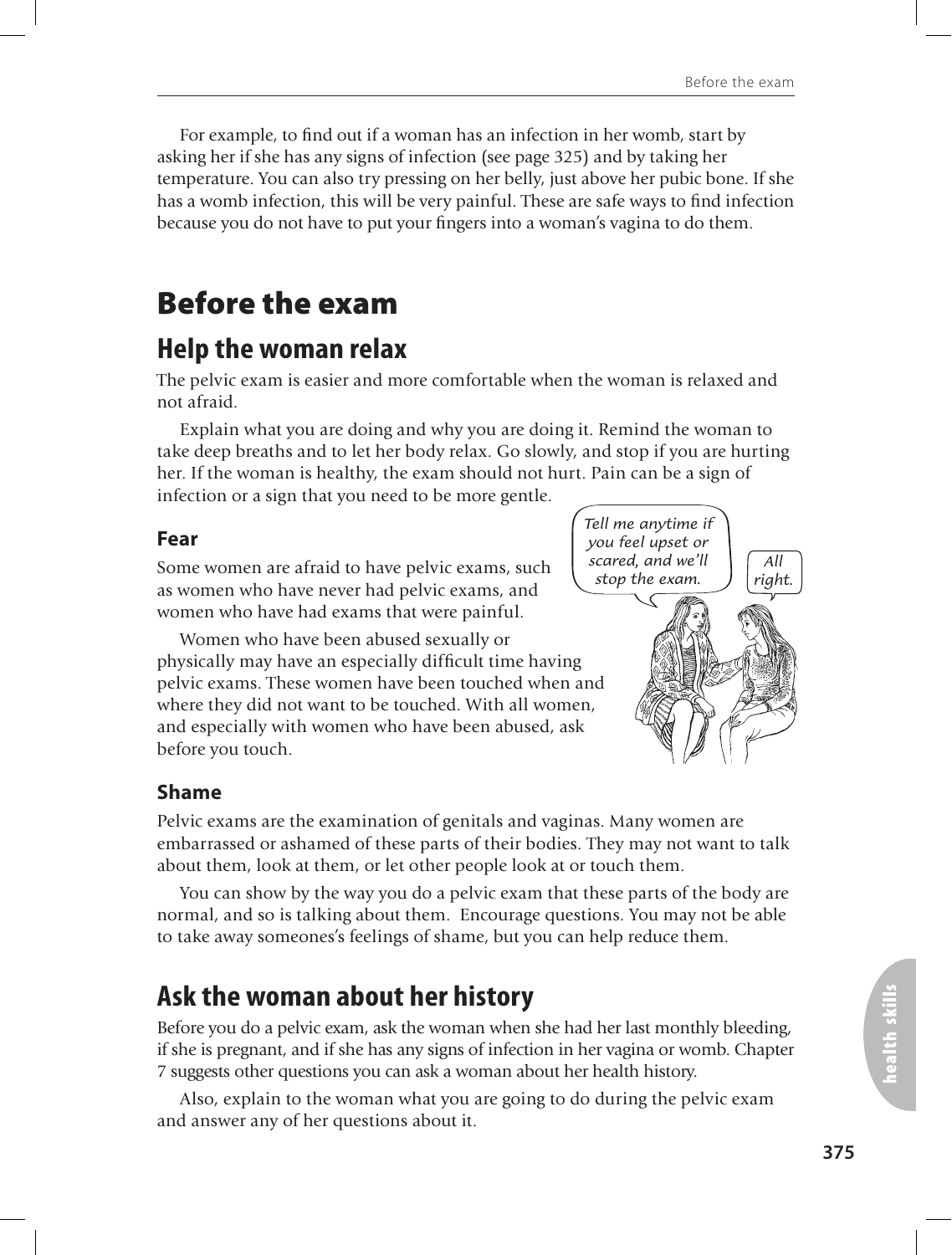# The pelvic exam

#### **Before you start:**

- Make sure that you have privacy.
- Prepare all the tools you will need for the exam:



 The speculum and gloves should be sterile if you are doing a pelvic exam to insert an IUD or to do an MVA. Otherwise, a very clean speculum is OK.

- Ask the woman to urinate before the exam. This will make the exam more comfortable for her.
- Ask the woman to remove her pants or pull up her skirt. If she wants something to cover her legs, give her a sheet or cloth.
- Ask her to lie on her back with her knees up and her buttocks at the end of the table or bed.



- Wash your hands with clean water and soap. Your fingernails should be short and clean.
- Put clean plastic gloves on your hands.

### **The visual exam**

The skin on the genitals should be smooth and healthy. The genitals should be clean, but some clear or white discharge from the opening of the vagina is normal.

Look for lumps, swelling, unusual discharge, sores, or scars on her genitals. Sometimes you can feel lumps with your fingers that you cannot see. Lumps or sores could be signs of infection or injury. (See Chapter 18 to learn more about infections of the genitals.)

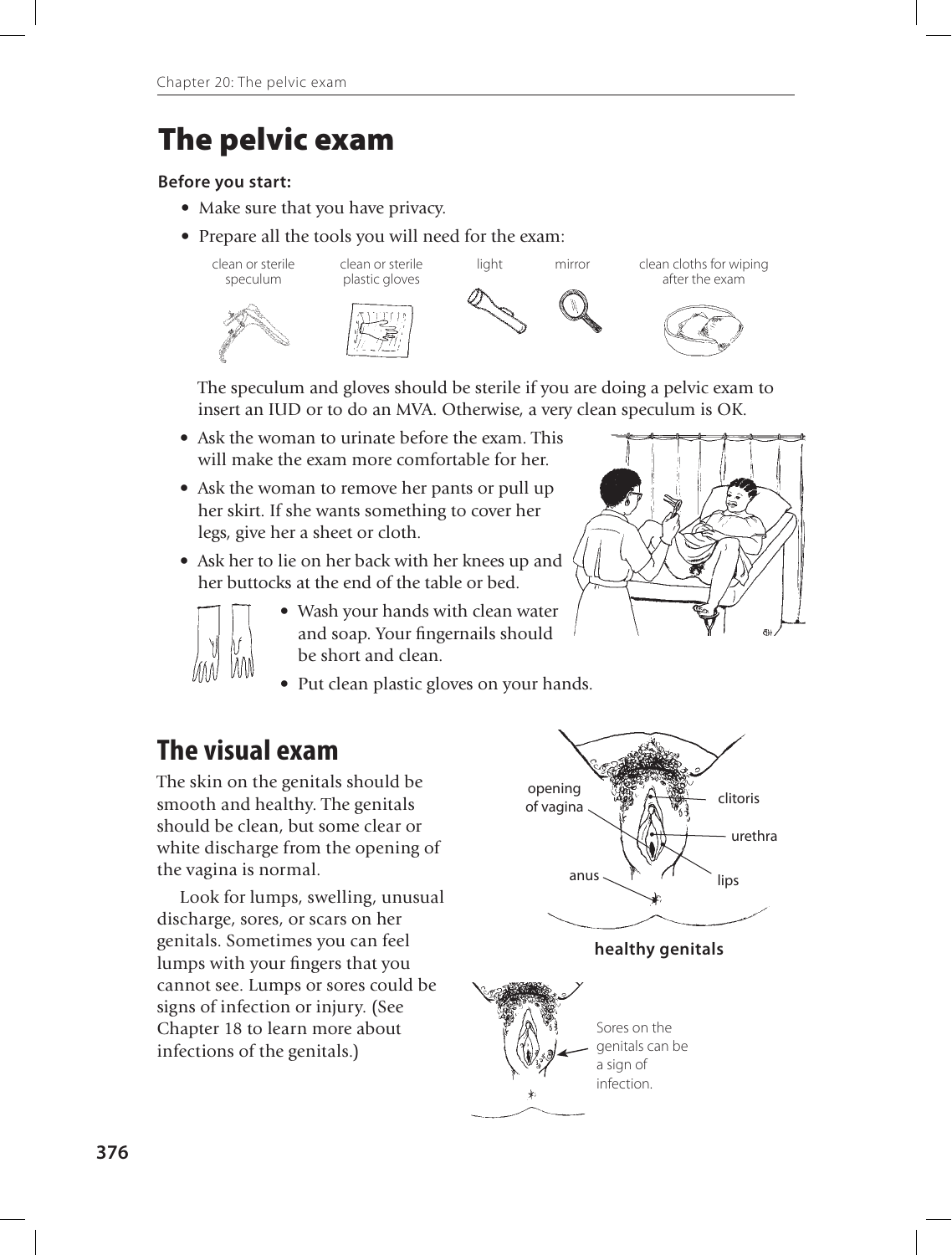# **The speculum exam**

A speculum is a tool for looking inside a woman's vagina. The speculum holds the walls of the vagina open. When it is in the right position, you will be able to see the cervix, test for infection or cancer, insert an IUD, or empty the womb.

Practice opening and closing a speculum a few times before you use one for an exam so that you are comfortable with how it works.

Some midwives let a woman look at a speculum before they give her an exam. This can help the woman understand the exam.

**1.** Help the woman relax by touching her leg, asking her to breathe, and by being gentle and slow. Remind her to tell



you if the speculum hurts and stop the exam if you hurt her.



- **2.** Warm the speculum with clean warm water, or by holding it in your gloved hand.
- **3.** Ask the woman if she is ready to start. When she is ready, gently open the lips of her genitals with one hand so that you can see the opening of her vagina. Make sure to explain everything you are doing as you do it.
- **4.** Hold the speculum with your other hand. Turn the handle to one side, and slide the closed bills into the vagina. If you are gentle, the bills will slide downwards into the vagina and should not hurt the woman.

As you put the speculum in, turn it so the handle is down. Be very careful not to pull her skin or hairs. Gently push the speculum all the way in. The handle should rest against the skin between the vagina and the anus.



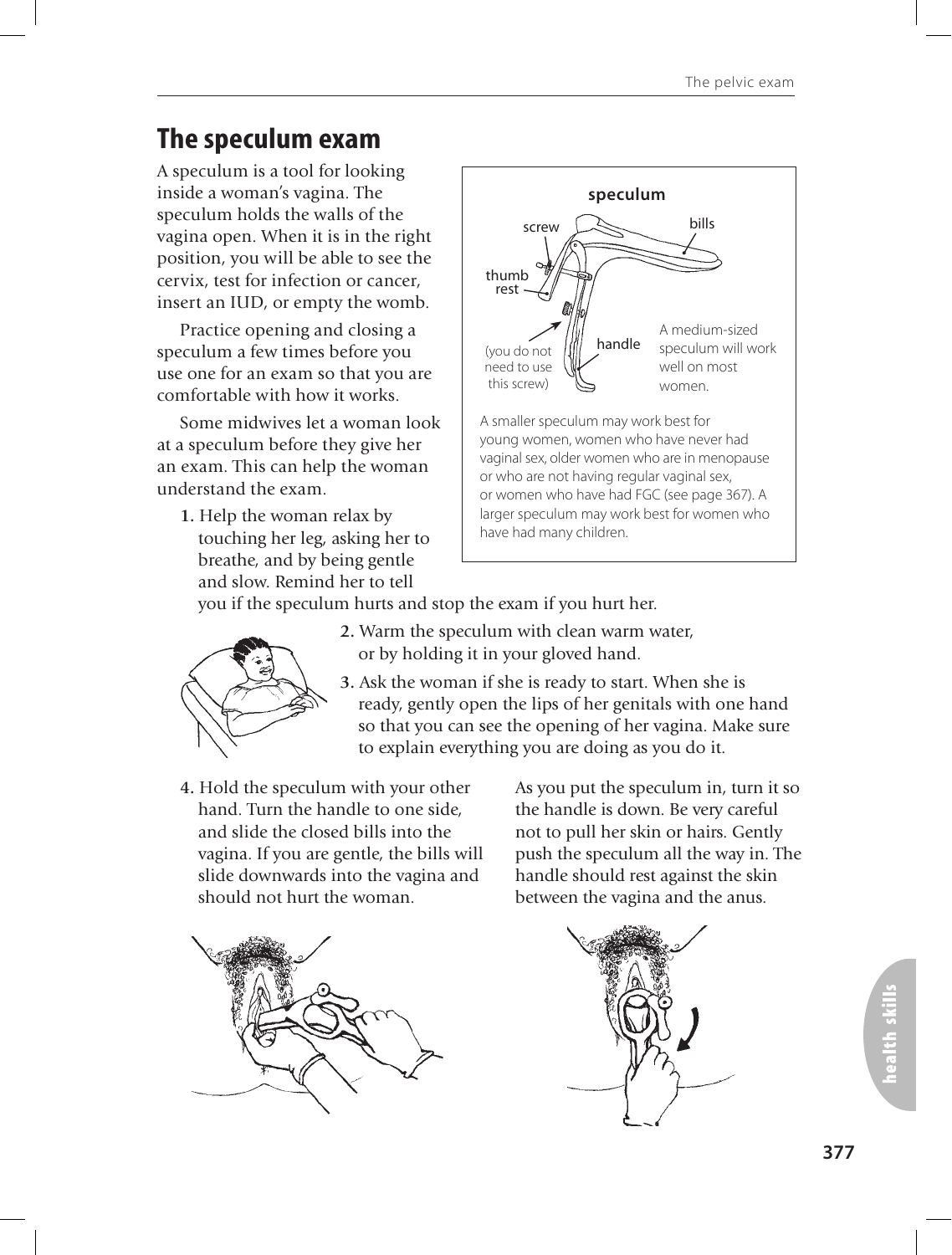*Note:* If the woman is on a bed or a flat table and the speculum handle will not fit facing down, you can insert it with the handle pointing up.



about this big.

**6.** Look at the cervix — it should be smooth and pink, or, if the woman is pregnant, a little blue.

Small, smooth bumps on the cervix are usually normal, but sores or warts are signs of infection.

Notice if there is discharge or blood coming out of the cervix. Thin, white, or clear discharge is usually normal and healthy. Green, yellow, gray, lumpy, or foul-smelling discharge can be a sign of infection.



pushes down as if she is passing stool while the speculum is open

inside her.

**7.** If the woman wants to look at her own cervix, you can hold a mirror and a light to help her see. This is a chance for a woman to learn more about her body.

**8.** Test the cervix for signs of cancer by using either the vinegar or Pap test (see page 379).

**9.** To remove the speculum, pull it toward you a little until the bills are away from the cervix. Loosen the screw on the thumb-rest and gently let the bills close while pulling the speculum down and out of the vagina. The bills should be closed all the way as you finish pulling it out.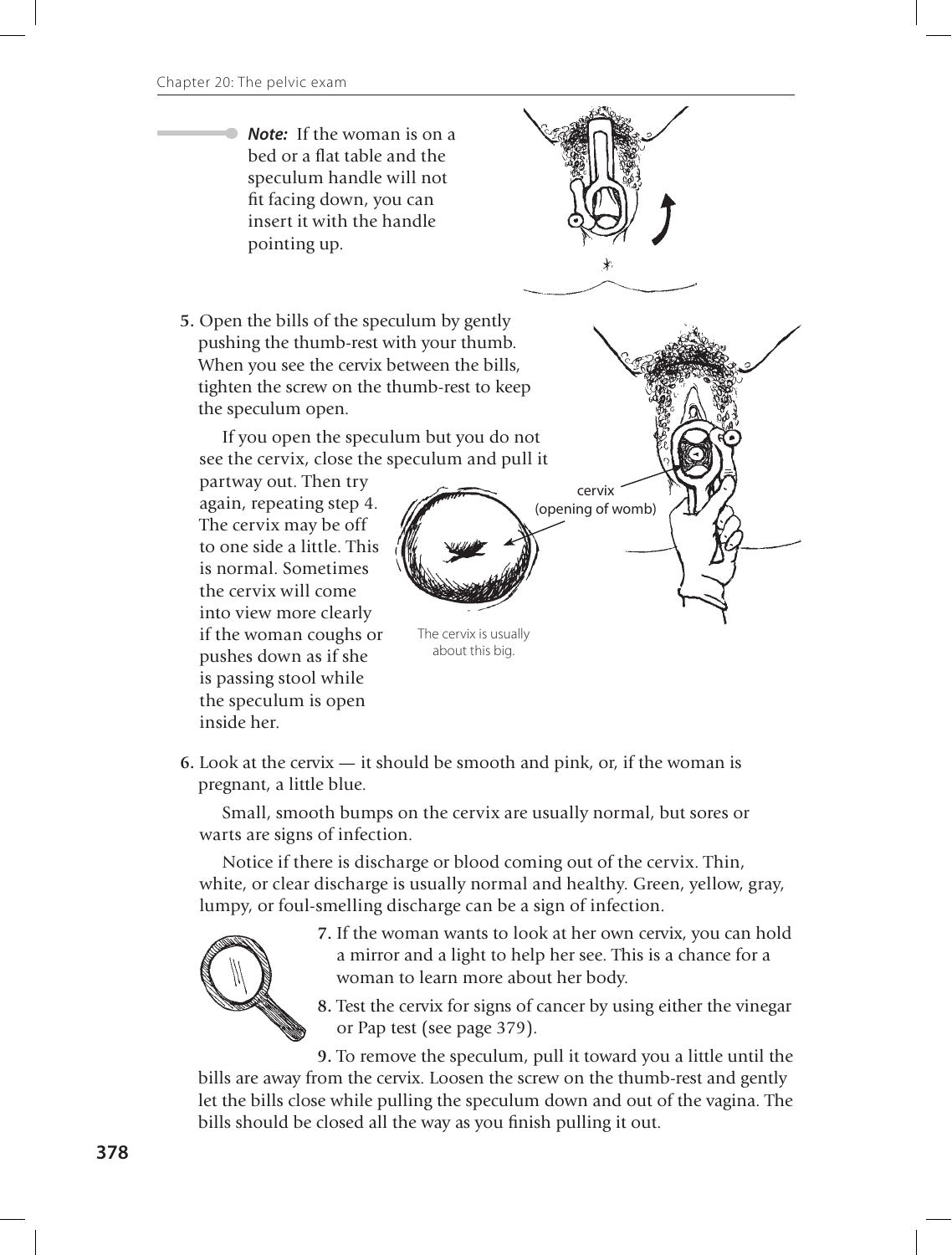- **10.** Give the woman a clean cloth or tissue to wipe any discharge from her genitals.
- **11.** Be sure to clean the speculum after you use it.



### **Tests for cancer of the cervix (cervical cancer)**

An important reason to do a speculum exam is to test the health of the cervix. The cervix can be tested for signs of cancer and for HPV (see page 380). Women who have had normal exams may be tested every 3 years or when you see them during pregnancy. Women whose exams were not normal should be tested more often. Women with signs of illness should be tested right away.

Cervical cancer can be cured if signs of cancer are found early. There are 2 tests that look for abnormal cells on the cervix. Abnormal cells are not always cancer, but they can develop into cancer. You can help prevent women from getting cancer by testing them and helping them get treatment right away if necessary.

You do not need to do both tests. Choose the test that you can use most easily in your area.

*or*

#### **The vinegar test**

The vinegar test is easy to do, it is not expensive, and you do not need a laboratory to know the results. If a woman has abnormal cells on her cervix, the

vinegar test will make them look white. These white patches might be cancer or pre-cancer, or a problem that is not cancer.

#### **The Pap test**

The Pap test also looks for abnormal cells, but it is more expensive and you need a laboratory. You will have to wait 2 to 3 weeks to get

the results. But the Pap test can tell if abnormal cells are cancer, pre-cancer, or not cancer at all.

If the vinegar test shows white patches or the Pap test finds pre-cancer on the cervix, it is best to remove the abnormal cells with cryotherapy (see page 384). If the Pap test is positive for cancer, or if the vinegar test shows an area of abnormal cells too large to treat with cryotherapy, the woman needs medical attention as soon as possible. When cancer is found and treated before it spreads, it can be cured.

You can do these tests at almost any time, including when a woman has her monthly bleeding or during pregnancy. During monthly bleeding is not the best time to do the tests, because the blood can make the tests more difficult to do. But it is better to do either test during a woman's monthly bleeding than not to do any test at all. If the woman is having her monthly bleeding, use a long swab to gently wipe the blood away from her cervix before you do the test.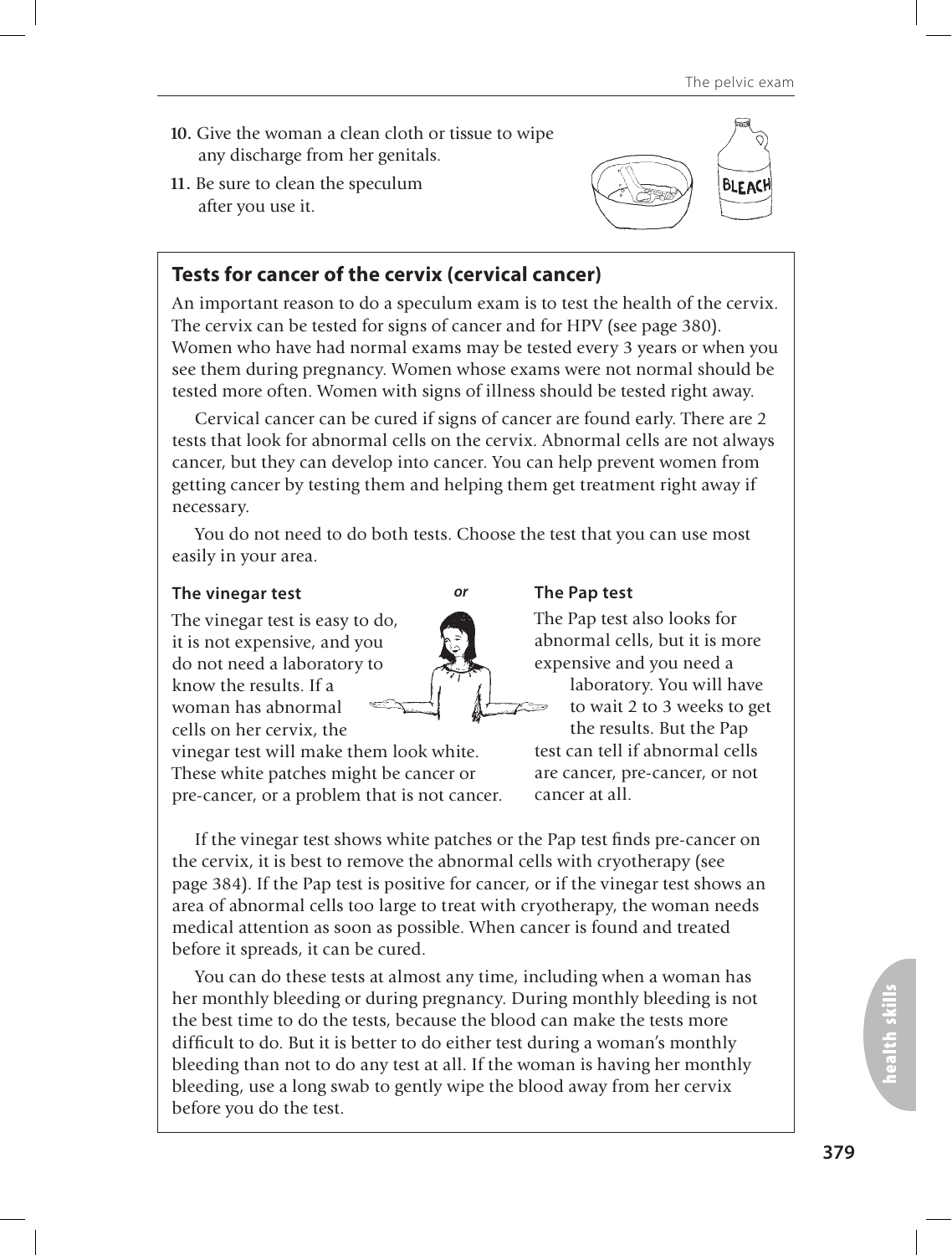### **Vinegar test for cancer or pre-cancer**

The vinegar test is a very simple way to check if the woman has abnormal cells on her cervix. Abnormal cells can be a sign of cancer or pre-cancer.

- 1. Insert a speculum and look at the cervix.
- 2. Hold a sterilized piece of gauze or cloth with a sterilized pair of forceps or long tweezers. You can also use a long swab if you have one.
- 3. Dip the gauze into plain white vinegar (any vinegar can work, as long as it has 4% to 5% acetic acid) and wet the cervix with the vinegar. Remove the gauze. The vinegar should not hurt the cervix but it may sting a little.
- 4. Wait for 1 minute. Look at the cervix again. If there are abnormal cells, you will see white patches on the cervix.

If white patches appear on the cervix, the woman needs care right away. If the white patches are not too large, they can be frozen and removed (see page 384) to prevent cancer. The woman can also have other tests to find out if she has cervical cancer or pre-cancer. You can save a woman's life by helping her get tested and treated early.

### **HPV and cancer of the cervix**

Many people are infected with a sexually transmitted virus called human papilloma virus (HPV). People get HPV through sex with someone who has it. Some types of HPV cause genital warts (see page 333). A few types of HPV are more dangerous and can cause cancer of the cervix. Most people with HPV have no warts and no other visible signs. If a woman has one of the dangerous types of HPV it may cause cancer of the cervix.

You can do a test to find out if a woman has the type of HPV that causes cervical cancer. The test is done the same way as the Pap test (see page 381). If the test is positive, it does not mean that the woman has cancer. She will still need a vinegar test or a Pap test to find out if she has abnormal cells on the cervix caused by HPV, and if those tests do not show cancer it lets you know that she needs regular Pap or vinegar tests so if cancer does appear it can be treated quickly.

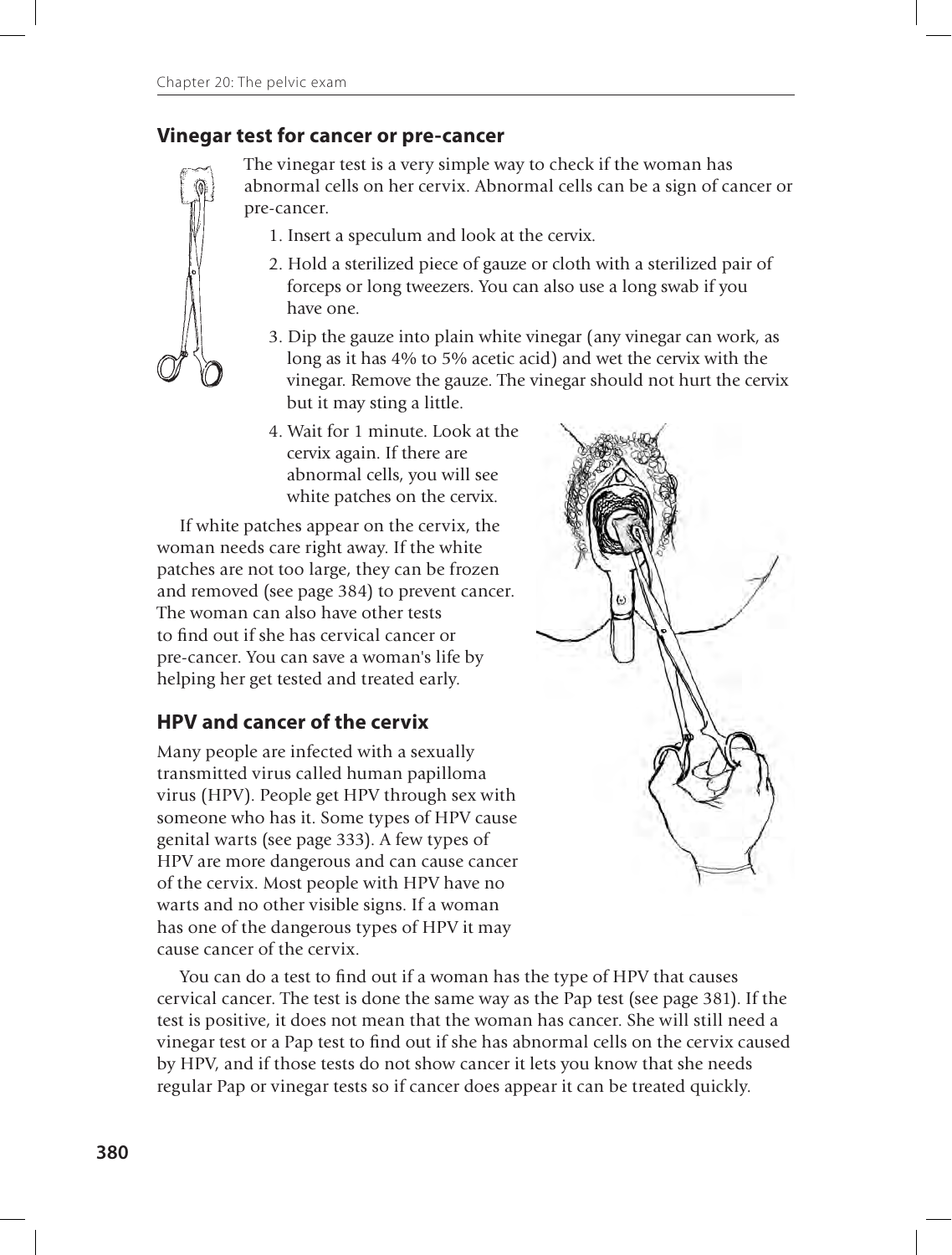### **Pap test for cancer or pre-cancer**

For a Pap test, you will scrape a tiny bit of tissue from the cervix and vagina, and put it on a thin piece of glass called a slide. To do a Pap test, you must have access to a laboratory. At the laboratory, trained people will look at the tissue under a microscope to know if it is healthy or not.

Before the test, gather sterile (or very clean) supplies:



- **1.** Insert a speculum.
- **2.** Place the end of the spatula that has 2 points onto the cervix and roll it in a full circle between your thumb and forefinger.

As you roll the spatula, gently scrape a very thin layer of tissue off the cervix. This should not hurt the woman, but sometimes it is uncomfortable for her. It is normal for the cervix to bleed a little.

**3.** Wipe the spatula onto one end of the slide.



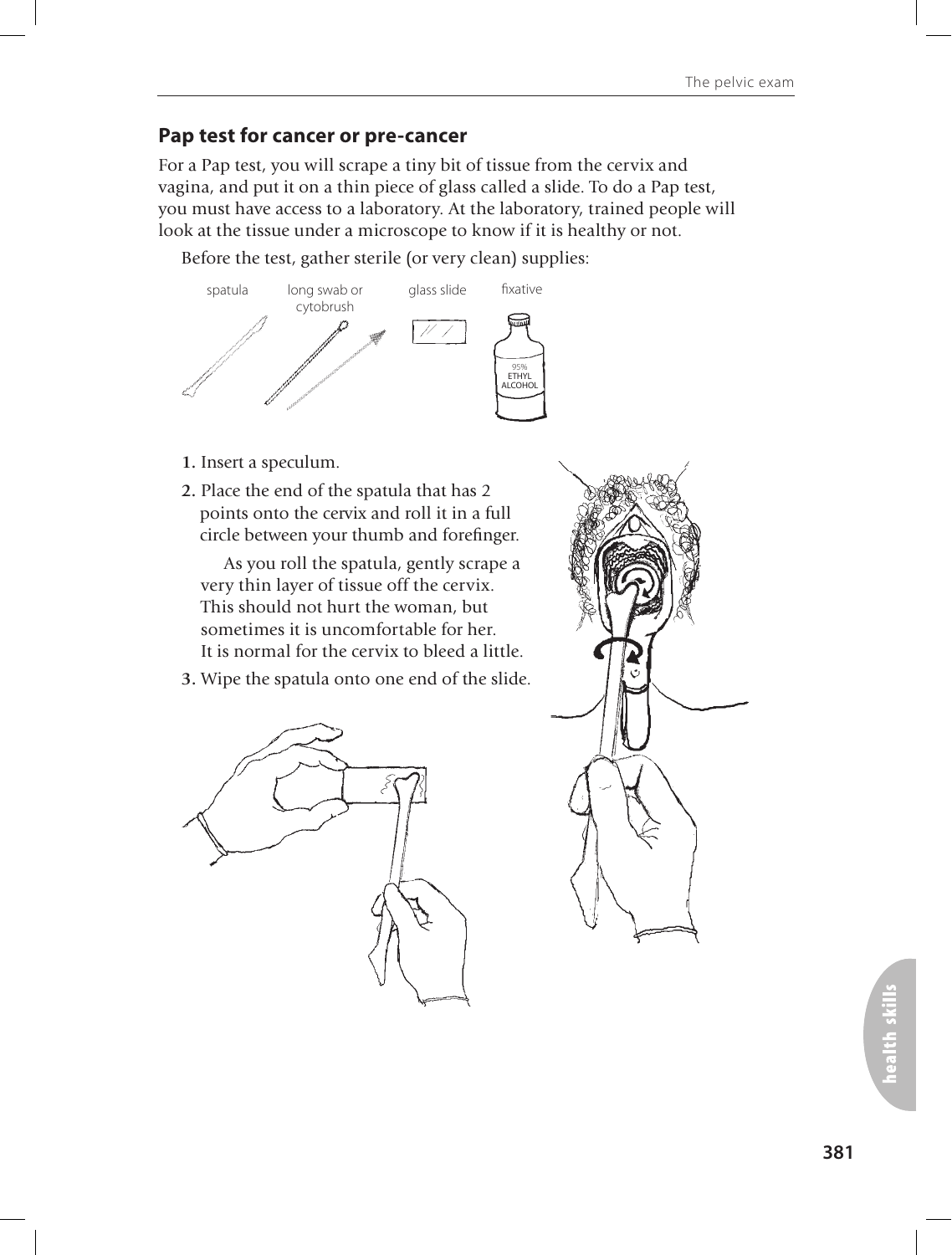- **4.** Place the other end of the spatula just underneath the cervix where it meets the vagina. Gently scrape sideways once.
- **5.** Wipe the spatula onto the middle of the slide, next to the first sample.



- **6.** Put the tip of the swab or cytobrush about 1 centimeter into the opening of the cervix. Gently roll it in a full circle. This can be uncomfortable for the woman, but it is not dangerous.
- **7.** Wipe the swab onto the end of the slide that has not been used, next to the second sample.



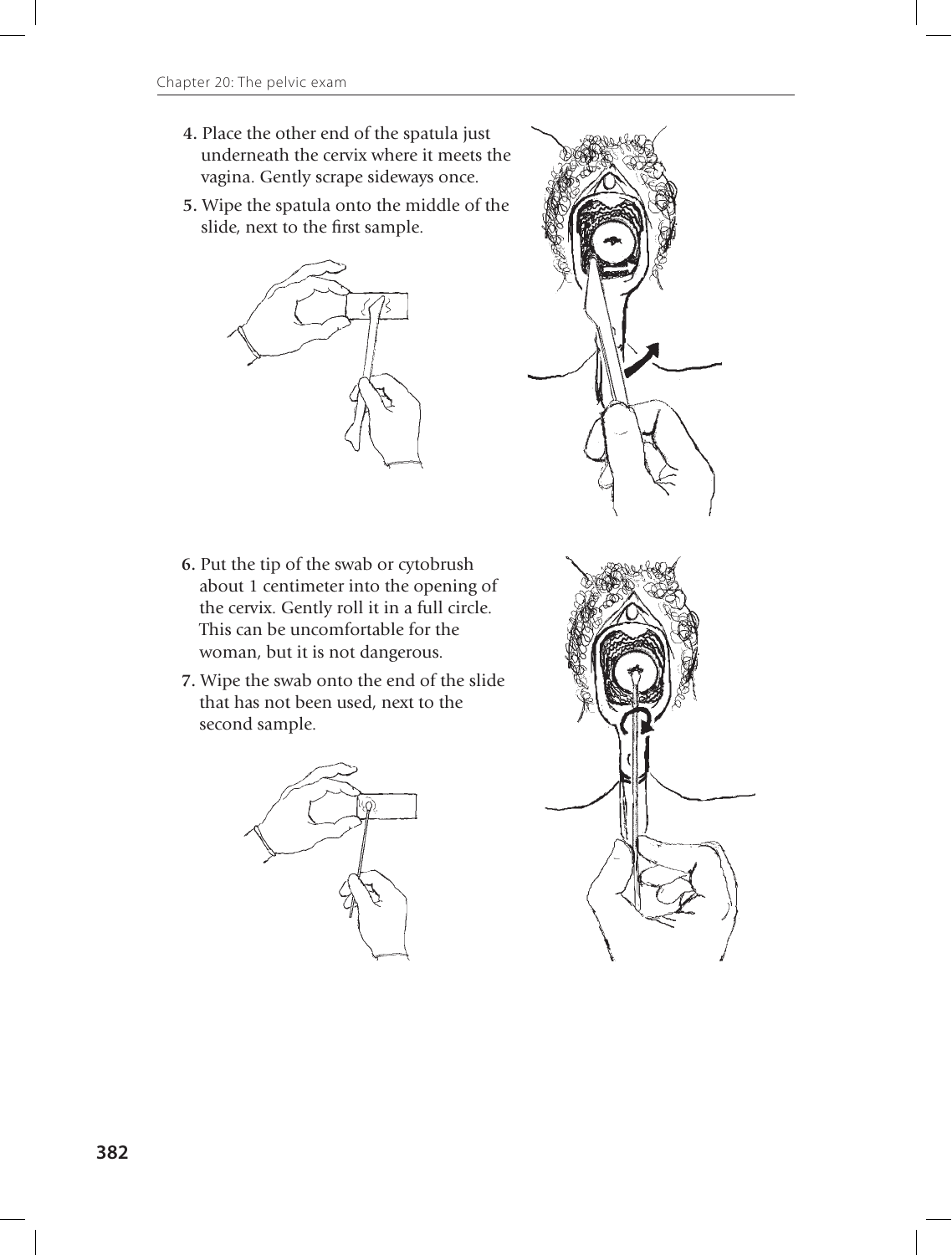#### **8.** Put a fixative on the slide.

There are many fixatives available, but the least expensive is medical alcohol (95% ethyl alcohol). Pour some medical alcohol into a small



jar and dip the slide into the jar of alcohol as soon as you have finished wiping the swab onto the slide. You must do it quickly, before the tissue dries. Let the slide sit in the medical alcohol for a few minutes, and then let the slide dry in the air. If you do not have medical alcohol, you can spray the slide with hairspray.

You must use a fixative on the slide or the thin layer of tissue from the cervix will smear or come off and the test will not be accurate.

**9.** Take the slide to a laboratory that can examine Pap tests (not all laboratories can). Take the slide within a week after doing the test.



*Note:* Tell the woman that a little bleeding from the vagina is normal after a Pap test.

# Cancer of the cervix

Cancer of the cervix can be a deadly disease, but if it is found and treated early, it can usually be cured. Treatment to stop cancer is simple in the early stages. A trained health worker can freeze and destroy the abnormal cells (see page 384). If it is further along a doctor or nurse can remove or destroy the diseased parts of the cervix in a clinic or medical center. After treatment, the woman will usually get better. Hundreds of thousands of women die every year from this cancer, because they did not get treatment.

#### *Why do so many women die if the disease is preventable and easily treated?*

- Poor communities cannot afford to train health workers to test women for cancer or HPV and make sure women get the treatment they need.
- Rural and poor women may not be able to travel to or pay the fees at medical centers that do testing and treatment.
- Women and men do not know that they can prevent cancer of the cervix by protecting themselves from HPV. Wearing condoms can prevent both women and men from getting HPV.
- Some women cannot protect themselves from HPV because they do not have access to condoms. Some women cannot protect themselves because they are forced to have sex or to have unsafe sex. Some couples do not like to use condoms.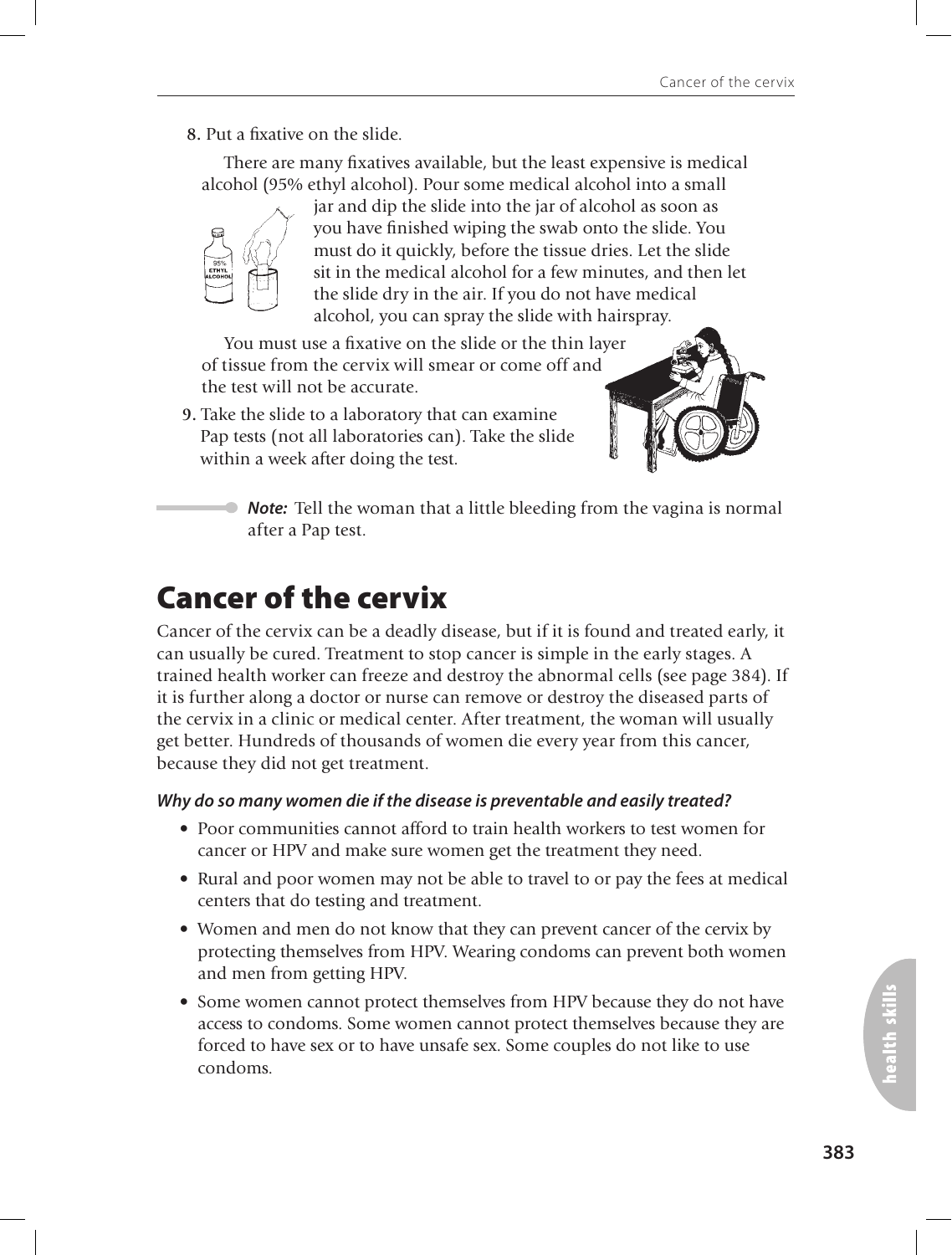### **Cryotherapy treatment to prevent cervical cancer**

Cryotherapy is a treatment that freezes any abnormal cells on a woman's cervix so they do not develop into cancer. Cryotherapy uses a tool called a cryoprobe with carbon dioxide or nitrous oxide gas to freeze the surface of the cervix. Freezing destroys the abnormal cells.

Cryotherapy is used after a woman has a positive vinegar test (page 380) or a positive Pap test (page 381).



Cryotherapy is very safe and has helped save many thousands of women's lives. It is not painful, though some women say they feel a mild cramping like menstrual cramps, and others say they feel cold in their vagina. Cryotherapy will not affect a woman's ability to enjoy sex or to have children, although a woman should not have vaginal sex or put anything inside her vagina for 4 weeks after cryotherapy treatment.

#### *A woman should NOT get cryotherapy if she:*

- is pregnant. It is best if she waits until 12 weeks after giving birth to have cryotherapy.
- has PID (see page 325). Once her PID has been treated, she can have cryotherapy.
- is currently having heavy monthly bleeding. Heavy bleeding can make it difficult to see the white patches on the cervix from the vinegar test. She should wait until her bleeding has lessened or ended to have cryotherapy.

The cryoprobe is connected to a tank of coolant gas. The barrel of the cryoprobe is inserted into the vagina and the tip is held against the cervix. The gas cools the cryotip which freezes the area, and destroys the abnormal cells. This is done twice, waiting 5 minutes between the 2 freezing treatments.

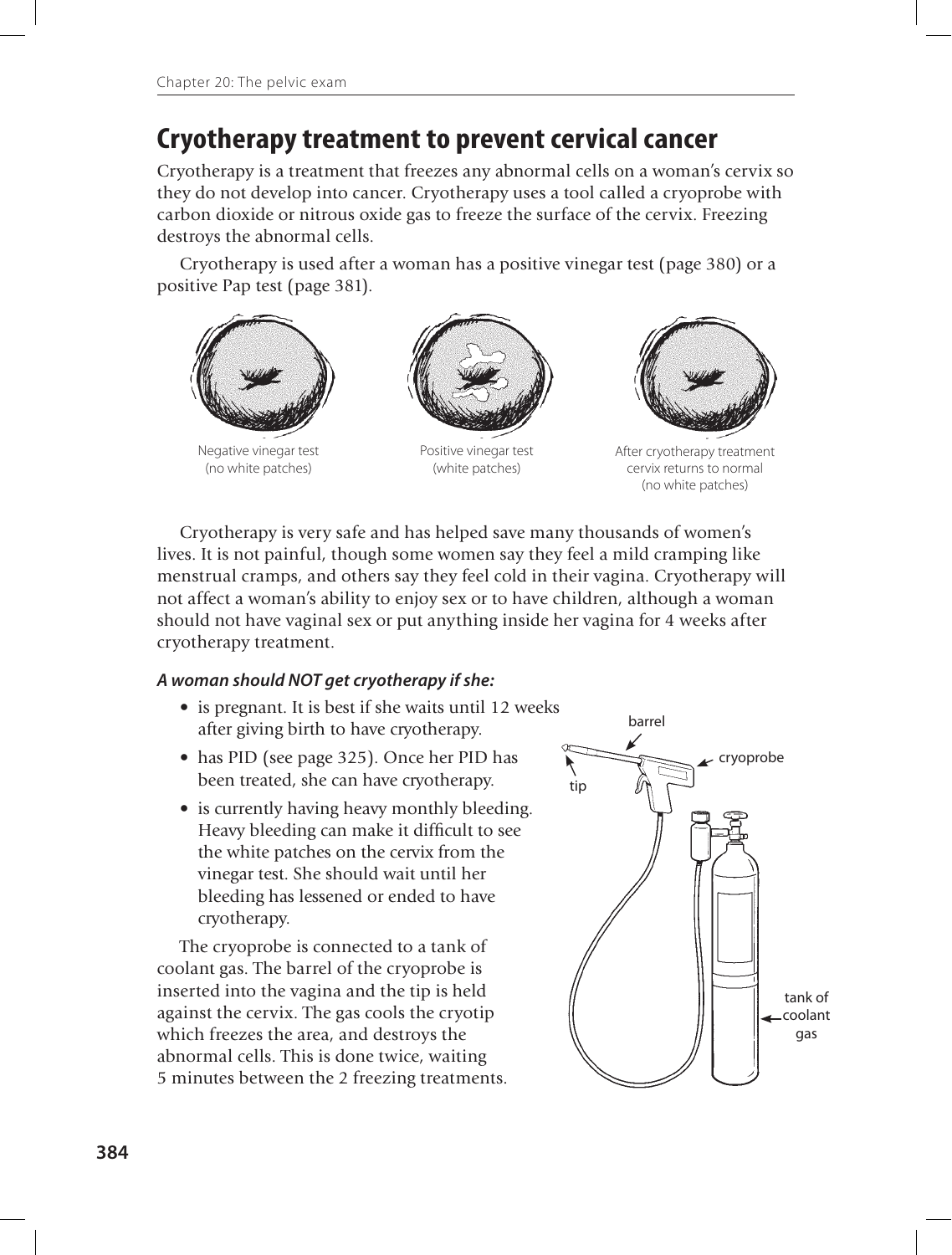### **How to do cryotherapy**

- **1.** Insert a speculum into the vagina and do a vinegar test (see page 380). The vinegar will make any abnormal cells on the cervix show as white patches. Make sure the white patch:
	- **is not too large.** The white patch cannot go more than 2 mm beyond the area covered by the tip of the cryoprobe. (2 mm is about the thickness of a grain of rice.)
	- **does not go inside the opening of the cervix.**

For either of these, cryotherapy will not work. The woman will need a different kind of treatment and should go to a medical center.

- **2.** Insert the barrel of the cryoprobe into the vagina, and place the tip at the center of the cervix. Be careful not to let the probe touch the sides of the vagina. This can freeze the vaginal wall and may cause harm.
	- *Note:* If you cannot insert the cryoprobe without touching the vaginal wall, remove the speculum, cut a small hole in the tip of a condom and place it over the speculum. Re-insert the speculum. This will protect the walls of the vagina.
- **3.** With the tip of the cryoprobe on the center of the cervix, check again to make sure the white patch does not go more than 2mm beyond the area covered by the tip.
- **4.** Set a timer for 3 minutes. Start the gas coolant, keeping the tip of the cryoprobe pressed against the cervix. After about a minute or so, ice will form on the tip of the cryoprobe and on the cervix. The frozen area will turn white.
- **5.** After 3 minutes, stop the flow of gas coolant. You will see that the frozen area goes 4 to 5 mm beyond the cryotip.
- **6.** Do not remove the probe immediately. Wait until the cervix has thawed enough for the cryotip to fall away from the cervix by itself. If you remove the cryoprobe before the cervix is thawed, it will tear tissue off the cervix. After the cryotip falls away, gently rotate the probe to remove it.



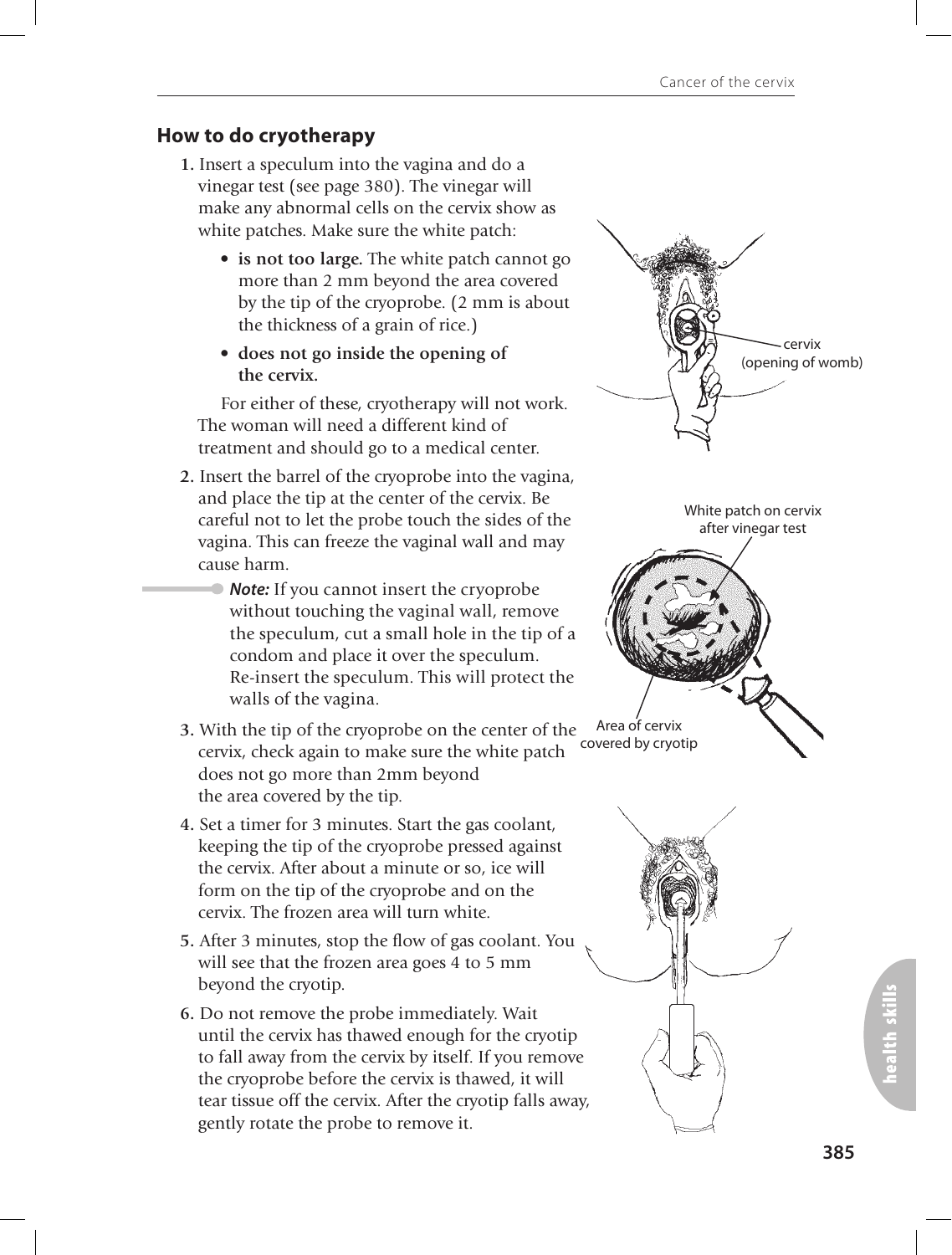- **7.** Keep the speculum in place and let the cervix thaw for 5 minutes or until it becomes pink again.
- **8.** After it has thawed, insert the cryoprobe again and place the cryotip at the center of the cervix. Set a timer for 3 minutes, and start the gas to begin a second time of freezing.
- **9.** At the end of the second freeze, stop the flow of gas. Allow the cervix to thaw again and the cryotip to fall away before removing the probe. Gently rotate the probe on the cervix to remove it. The frozen area will be white and then returns to pink as it thaws.
- **10.** Remove the speculum and clean and disinfect it and the cryoprobe. See the section on cleaning and sterilizing tools starting on page 59.

After cryotherapy a woman should avoid having sex or putting anything inside her vagina for 4 weeks. (Use pads or clean cloths, not tampons, for monthly bleeding or any vaginal discharge.) This is to prevent infection. If she cannot abstain from sex, advise her to use a condom.

She may have mild cramping like a menstrual period. She may have a watery discharge from her vagina for up to one month after. Reassure her that these are normal signs and not dangerous.

The woman should have another vinegar test for abnormal cells in 1 year to make sure the cryotherapy worked. If the vinegar test still shows white patches on her cervix, cryotherapy treatment can be done again.

### *WARNING!*

Complications from cryotherapy are **very rare**, but if a woman has any of these signs after cryotherapy, get medical help:

- Fever (temperature higher than 38° C / 101° F) for more than 2 days.
- Severe abdominal pain or strong cramping for more than 2 days.
- Heavy bleeding from the vagina for more than 2 days.
- Bad smelling discharge from the vagina.

 *Note:* Thermal ablation, another method for destroying abnormal cells, uses heat to kill the pre-cancer. But as with cryotherapy, if patches of abnormal cells are large or go inside the opening of the cervix, it will not work. The woman should go to a medical center for a different type of treatment.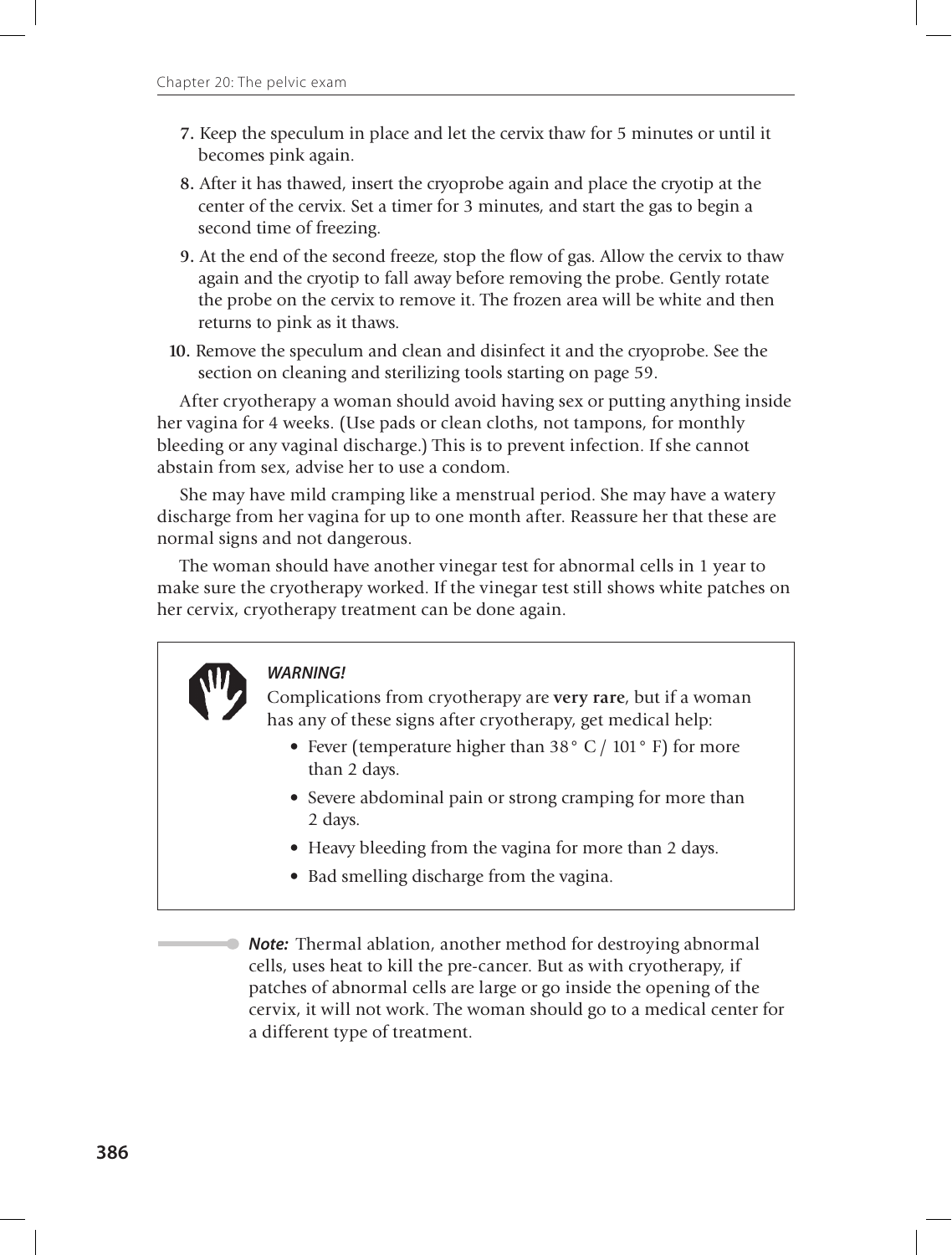## The bimanual exam (2-hand exam)

Feel the womb with 2 hands to check for infections or growths, or to learn how long a woman has been pregnant. To feel the womb, you will need:



water-based lubricating jelly like *K-Y Jelly*, or clean water (do not use oil or petroleum jelly)

Ask the woman to urinate before you start.

- **1.** Have the woman lie on her back with a pillow under her head. As you examine her, explain everything that you are going to do before you do it, remind her to relax, and stop the exam if she is in pain.
- **2.** When the woman is ready, put on gloves and put some lubricating jelly on the first 2 fingers of your right hand (or your left hand if you are left-handed).



Ask the woman to take a deep breath to help her relax. Gently open the lips of her genitals with your left hand. With the palm of your right hand facing up, put your two lubricated fingers all the way into the woman's vagina.

#### **3.** Feel the cervix with your fingertips.

The cervix should be firm, round, and smooth. Normally, it feels about as hard as the tip of a nose. In the last months of pregnancy it feels soft, like lips. Sometimes at the end of pregnancy the cervix is a little open. If the woman has just had a miscarriage or an abortion, her cervix might be open.

The cervix can be hard to find. If you cannot feel the cervix, ask the woman to cough or push down as if she were passing stool until the cervix touches your finger. It may also help if the woman lies more flat.

Take care not to touch the woman's clitoris, which is sensitive, or her anus, which has germs on it. Your thumb can easily touch the clitoris accidentally, so keep it to one side.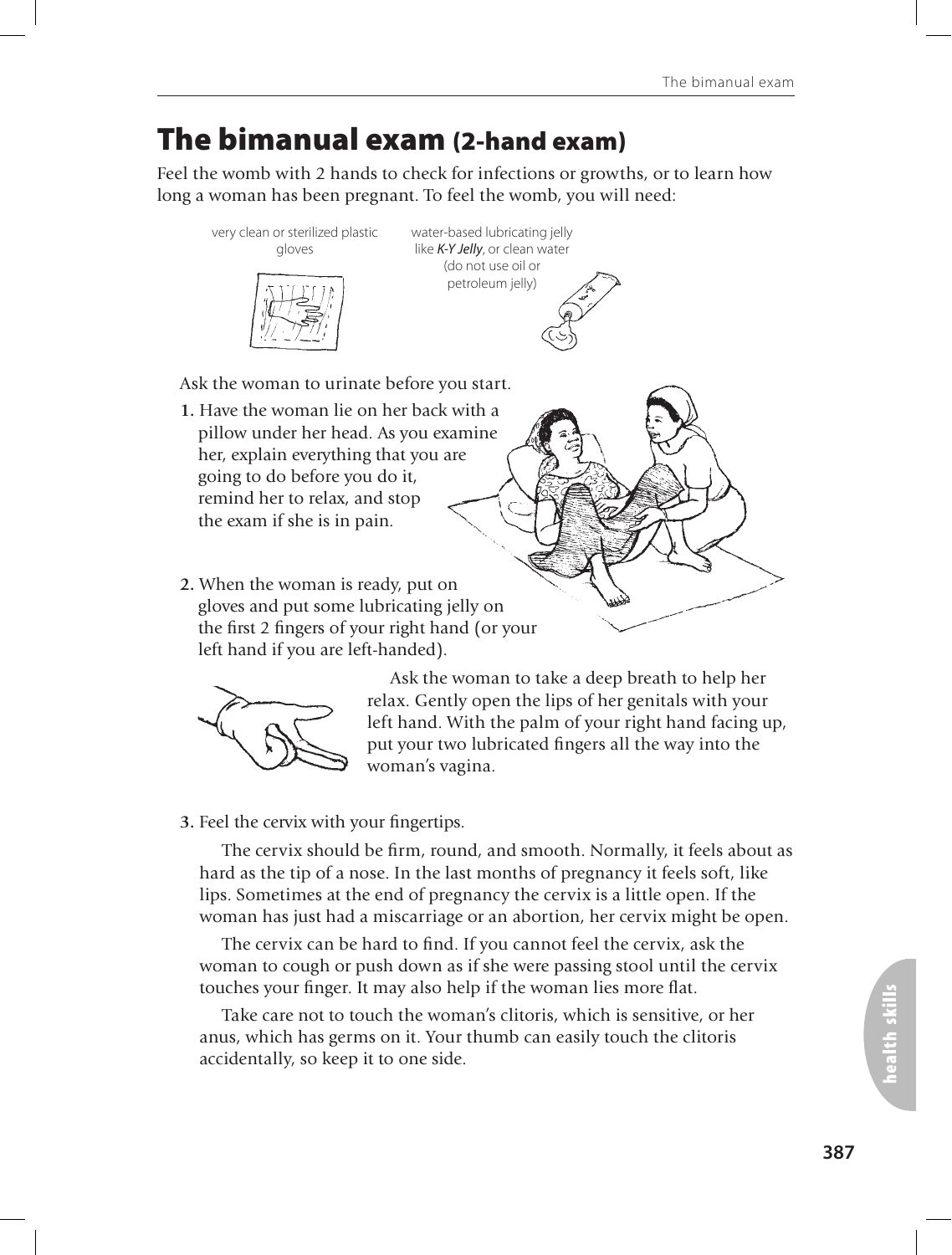**4.** Check for pain in the cervix.

Put one of your fingers on each side of the cervix and move it side to side. This might feel strange to the woman, but it should not hurt. If it hurts, she might have an infection in her womb (see page 325) or a tubal pregnancy (see page 113). These are both very dangerous. If the cervix feels soft and is easy to move, the woman may be pregnant.

**5.** Put your left hand on the woman's belly, below her navel (bellybutton) and above the hair around her genitals.



This is how a bimanual exam would look if you could see the inside of a woman's body.

**6.** Feel the womb.

Put the 2 fingers that are in the vagina under the cervix. Lift up the cervix and womb with those 2 fingers. At the same time, press down on the woman's lower belly with your outside hand. Try to feel her womb between your hand and your 2 fingers. You will know that you are pressing on the womb when you feel the cervix move. If you do not feel the womb at first, try moving your hand around on



her belly and pressing down in different places.

Feeling the womb takes practice. It is especially difficult to feel a woman's womb if she has strong belly muscles or if she has a lot of belly fat.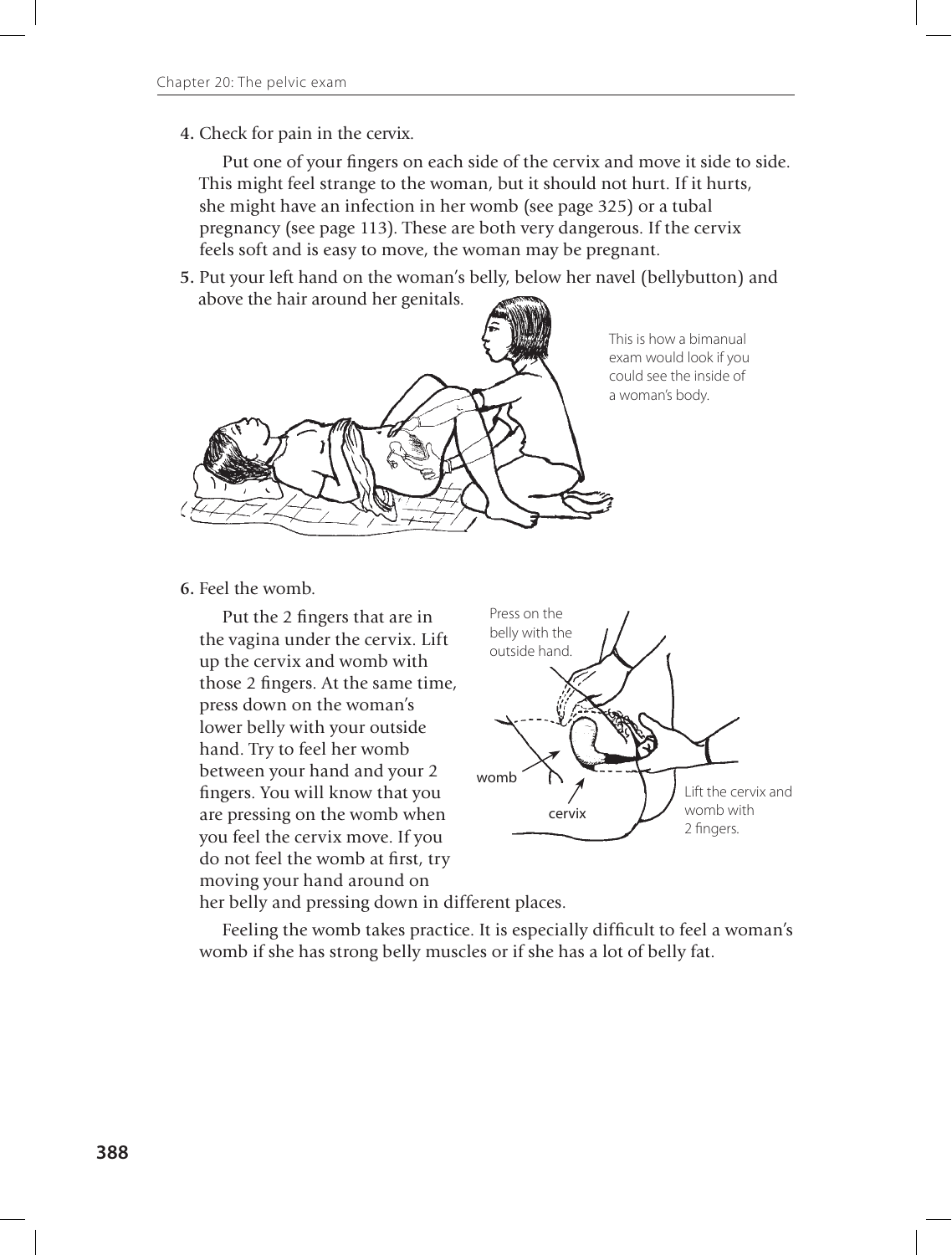

actual size of womb

To measure the womb after 12 weeks, see page 130.

You might feel lumps or growths on the womb. Some growths are not dangerous, but they may cause pain, heavy monthly bleeding, or bleeding between monthly bleedings. They are called fibroids. Other growths may be cancer of the womb. You cannot be sure the growths are not dangerous until the woman has more tests. If you feel growths on the womb, get medical help.